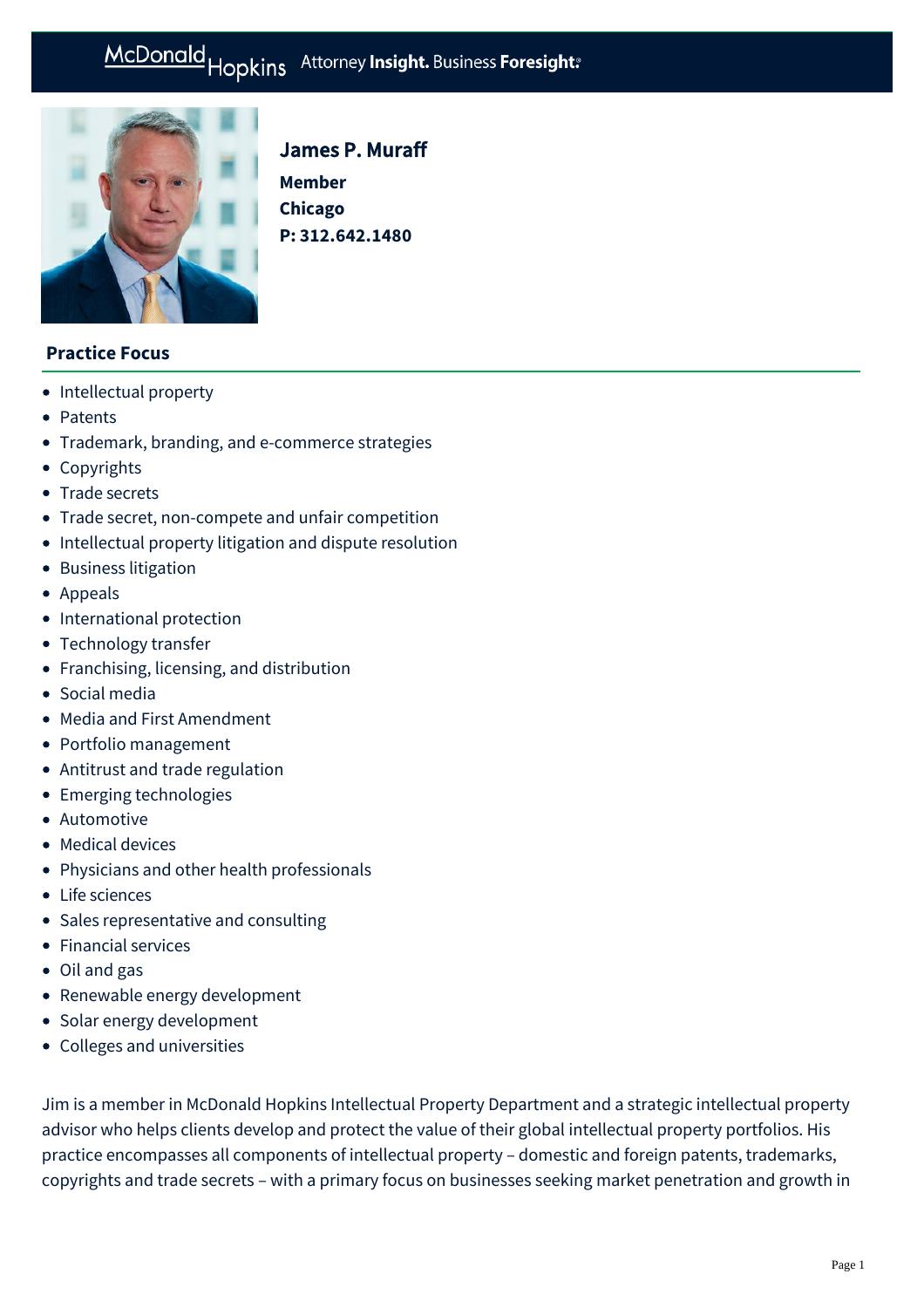the use of computer software, hardware, electronics, automation, and internet technologies.

A registered patent attorney, Jim is highly experienced in patent clearance and patentability counseling, as well as patent application preparation and prosecution before the U.S. Patent and Trademark Office. He regularly advises clients concerning corporate transactions, licenses and transfers related to various components of their intellectual property portfolios. Jim also has extensive experience enforcing and defending clients' intellectual property rights in litigation involving numerous technologies before federal courts across the country.

Before he started his legal career, Jim obtained valuable industry experience as a software engineer and systems analyst. He gained valuable insight into the vital business considerations and needs of companies that develop and market high-tech software and hardware products. His practical and legal background enables him to serve as a reliable business and legal advisor who develops cost-effective and competitionfocused strategies to achieve their objectives.

A substantial portion of Jim's practice is devoted to protecting and developing comprehensive intellectual property portfolio strategies for communications, AI, data and system security and reliability, mobility, autonomous, navigation, controls, infotainment, data analysis, and other technologies in various industry sectors, including entertainment and streaming systems, automobiles and heavy equipment, healthcare devices and systems, medication delivery systems, pharmacy prescription-servicing systems, direct and online order fulfillment systems, automated vending systems, consumer electronics and products, and other businesses and industries. He has also acted as a legal testifying expert in a patent infringement action.

Jim is an adjunct faculty member of the University of Illinois – Chicago School of Law, where he teaches substantive U.S. patent law. Jim further teaches Chinese patent examiners and re-examiners, as well as groups of Chinese IP attorneys, U.S. patent law topics within a program he helped create through The John Marshall Law School Chinese IP Resource Center.

He has also been listed with Best Lawyers and Chambers for patent law for several years. He has served on the board of managers and various committees of IPLAC and acted as the Vice President of the IPLAC Educational Foundation. Jim is a contributing author for Patent Claim Construction in the Federal Circuit and has been for many years. Jim has also sat on the AIPLA Quarterly Journal Editorial Board. He has also been a judge for the History Channel's Modern Marvels Invent Now Challenge. Jim is often quoted in the press on intellectual property law matters.

Jim earned his J.D. from the University of Illinois – Chicago School of Law in 1994 and his B.S. in Computer Engineering from the University of Illinois at Urbana-Champaign in 1990.

# **[Representative Cases/Matters](#page-1-0)**

- <span id="page-1-0"></span>• Redbox Automated Retail, LLC v. The Giving Dogs (Trademark Trial and Appeal Board) - Represented plaintiff in a trademark opposition proceeding.
- Redbox Automated Retail, LLC v. Chinecherem Eze LLC (Trademark Trial and Appeal Board) Represented plaintiff in a trademark opposition proceeding.
- SBS Consulting Group, Inc. v. Alpha Exploration Company (D. AZ.) Represented plaintiff in a trademark infringement and unfair competition matter relating to social and business networking platforms.
- CZS Holdings LLC (d/b/a Pur360) v. Arpad Kolbe and ARKO Ozone & UV Disinfection (N.D. Ill.) Represented plaintiff in a breach of contract and trade secret misappropriation matter relating to disinfection and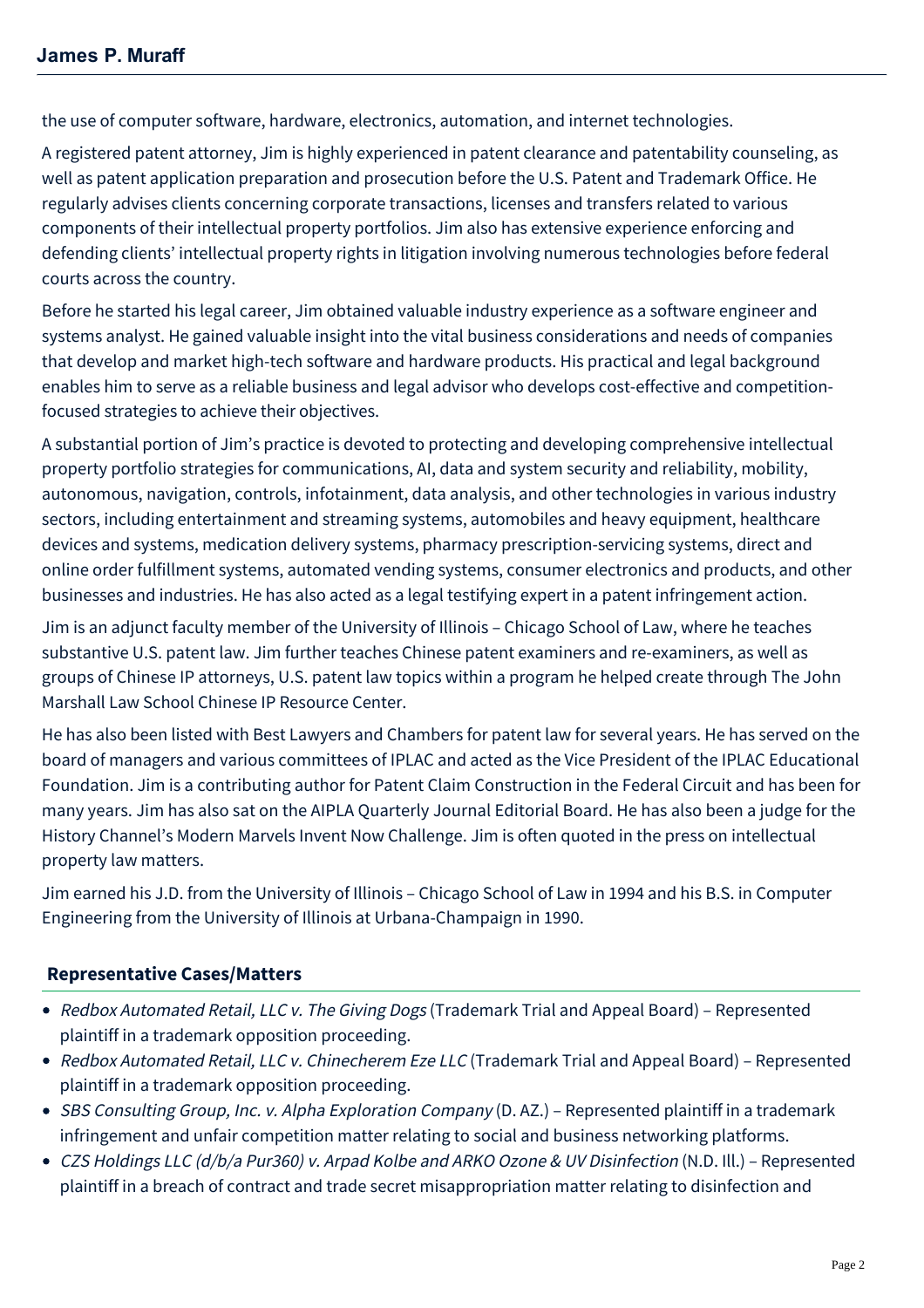eradication systems and services.

- Redbox Automated Retail, LLC v. Beijing Jiadun Building Materials Co., Ltd. (Trademark Trial and Appeal Board) – Represented plaintiff in a trademark opposition proceeding.
- Redbox Automated Retail, LLC v. Box, Inc. (Trademark Trial and Appeal Board) Represented plaintiff in a trademark opposition proceeding.
- Vevo LLC v. Fevo Inc. (Trademark Trial and Appeal Board) Represented defendant in a trademark opposition proceeding.
- Snap Inc. v. Enviropedia, Inc. (Trademark Trial and Appeal Board) Represented defendant in multiple trademark opposition proceedings.
- Sportsheets International, Inc. v. Paul Jean (N.D. Ill.) Represented plaintiff in a trademark infringement matter relating to adult novelty goods.
- RemoteMD L.L.C. v. Runabetterset LLC (Trademark Trial and Appeal Board) Represented plaintiff in a trademark opposition proceeding.
- Redbox Automated Retail, LLC v. Staples, Inc. (Trademark Trial and Appeal Board) Represented plaintiff in a trademark opposition proceeding.
- Redbox Automated Retail, LLC v. Target Brands, Inc. (Trademark Trial and Appeal Board) Represented plaintiff in a trademark opposition proceeding.
- Sportsheets International, Inc. v. Luxurious Bliss (N.D. Ill.) Represented plaintiff in a trademark infringement matter relating to adult novelty goods.
- Paul Jean v. Sportsheets International, Inc. (Trademark Trial and Appeal Board) Represented defendant in a trademark cancellation proceeding.
- Johnsonville Sausage, LLC v. Klement Sausage Co., Inc. (E.D. Wi.) Acted as a testifying expert in a design patent infringement matter regarding food product packaging.
- Syngen Inc. v. Cesca Therapeutics, Inc. (9th Cir.) Represented appellee in an appeal regarding contractual arbitration clauses.
- Cesca Therapeutics, Inc. v. Syngen Inc. (E.D. Cal.) Represented plaintiff in a trade secret, patent infringement, and breach of contract matter relating to stem cell storage devices.
- Sportsheets International, Inc. v. The Stockroom, Inc. (C.D. Cal.) Represented plaintiff in a trademark and unfair competition matter relating to adult novelty goods.
- CarLyd Enterprises v. Jean-Robert Paquette (S.D. Oh.) Represented defendant in a patent infringement matter relating to sporting goods.
- Hawk Technology Systems, LLC v. Presence Hospitals PRV (C.D. Ill.) Represented defendant in a patent infringement matter relating to digital video surveillance systems.
- Hawk Technology Systems, LLC v. United Scrap Metal, Inc. (N.D. Ill.) Represented defendant in a patent infringement matter relating to digital video surveillance systems.
- UL LLC v. Spencer Gifts LLC and Sportsheets International, Inc. (N.D. Ill.) Represented defendant in response to a charge of trademark infringement and involving a U.S. Customs and Border Patrol seizure of goods.
- Redbox Automated Retail, LLC v. HAPA AG (Trademark Trial and Appeal Board) Represented plaintiff in a trademark cancellation proceeding before the USPTO Trademark Trial and Appeal Board.
- Redbox Automated Retail, LLC v. Stanley Lee Barnes d/b/a Red Box Tickets USA, LLC (Trademark Trial and Appeal Board) – Represented plaintiff in a trademark opposition proceeding before the USPTO Trademark Trial and Appeal Board.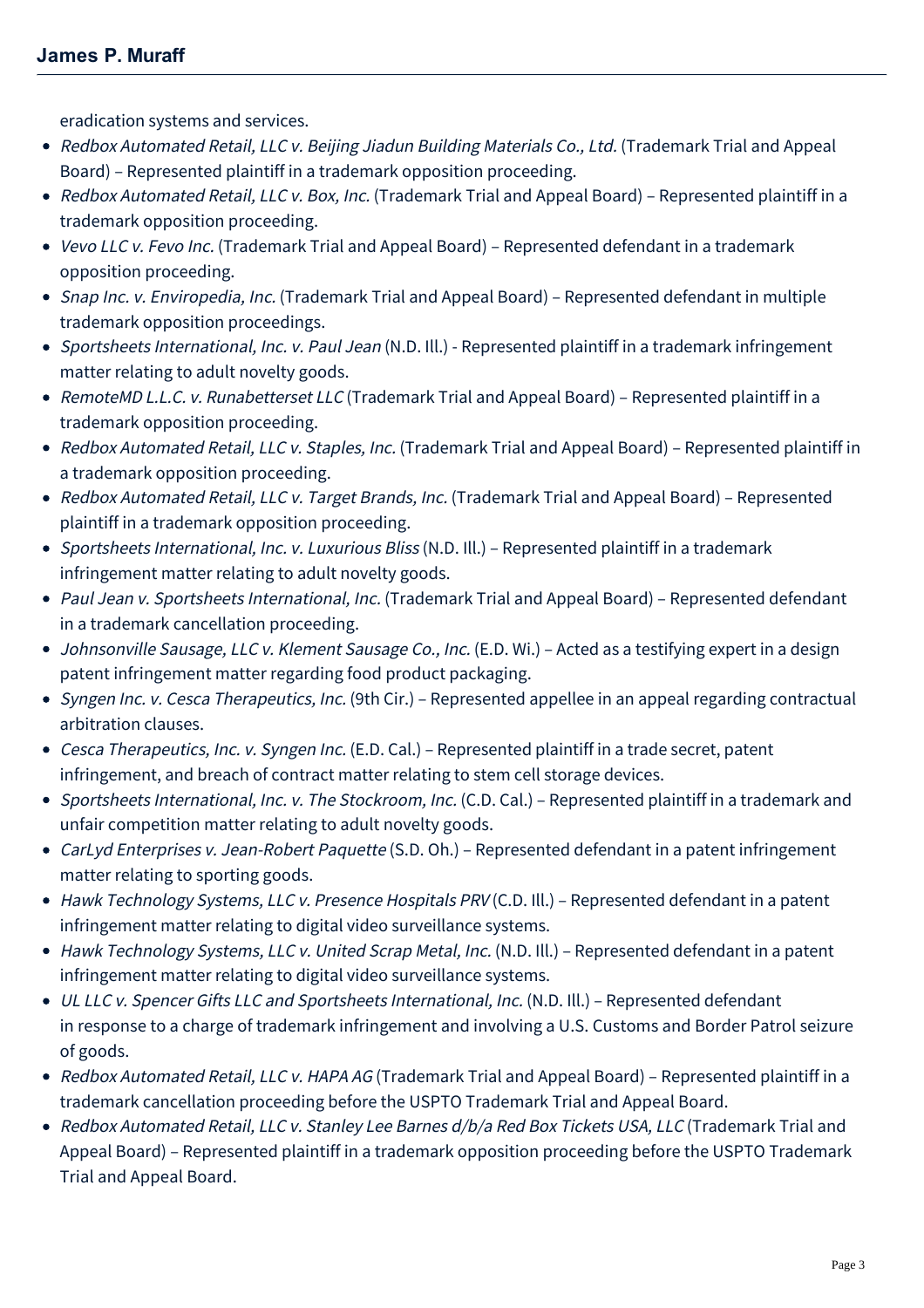- Samsung Electronics Co., Ltd. et al. v. Petters Group Worldwide, LLC et al. (D. Del.) Represented defendant in a patent infringement matter relating to consumer electronics.
- NICE Bearings, Inc. v. PEER Bearing Co. (D. Conn.) Represented defendant in a trademark and copyright infringement matter relating to product identifiers.
- Palmgard International, Inc. v. Hillerich & Bradsby Co., Inc. (N.D. Ill.) Represented patent owner in a patent infringement matter relating to sports equipment.
- Redbox Automated Retail v. DVDPlay, Inc. (N.D. Ill.) Represented patent owner in a patent infringement matter relating to DVD distribution systems.
- Lavalife, Inc. v. Sportsheets International, Inc. (Trademark Trial and Appeal Board) Represented trademark owner in an opposition proceeding before the USPTO Trademark Trial and Appeal Board.
- Civix-DDI, LLC v. National Association of Realtors (N.D. Ill.) Obtained favorable decision for granting patent re-examination from the USPTO for the patent-in-suit, establishing basis for extended stay of this lawsuit.
- KSR International Co. v. Teleflex Inc., et al. Of Counsel in a Supreme Court brief filed by the Intellectual Property Association of Chicago as amicus curiae.
- Cooper Bauck Corp. v. Dolby Labs, Inc. (N.D. Ill.) Represented defendant in a patent infringement matter relating to audio electronics technology.
- Order Inn, Inc. v. Room Serv. USA, Inc. (D. Ariz.) Represented brand owner in a trademark infringement matter relating to the food service industry.
- M&R Printing Equipment, Inc. v. Anatol Equipment Manufacturing Co., et al. (N.D. Ill.) Represented patent owner in a patent infringement matter relating to a clothing printing apparatus.
- Kane Graphical Corp. v. Magnetic Specialty (N.D. III.) Represented patent owner in a patent infringement matter relating to advertising products.
- Interactive Health LLC v. Finger-Fitting Products Inc. (C.D. Cal.) Represented defendant in a patent infringement matter relating to adult novelty products.
- Jackson v. Alaska Airlines Inc. et al.; Jackson v. NEC Corporation; Jackson v. Advanced Telecom; Jackson v. Info Brokerage; and Jackson v. X10 Wireless (N.D. Ill.) – Represented patent owner in various patent infringement matters relating to automated interactive voice response (IVR) systems.
- Wolfram Research v. Cook (N.D. III.) Represented plaintiff in a breach of contract and trade secret misappropriation matter relating to scientific theories.
- Knowles Electronics, Inc. v. Microtronic U.S., Inc. (N.D. Ill.) Represented patent owner in a patent infringement matter relating to transducers and hearing aid technology.
- M&R Printing v. Tooling & Special (N.D. Ill.) Represented plaintiff in a patent infringement and copyright infringement matter relating to control software for printing presses.
- Worldtronics International v. Ever Splendor Enterprise Co.; Worldtronics International v. High Performance Appliances; Worldtronics International v. Simatelex Manufacturing Co. Ltd.; and Worldtronics International vs. Black & Decker Inc, et al. (N.D. Ill.) - Represented patent owner in patent infringement matters relating to controls circuitry for consumer electronics products.
- Optodyne v. Leica (N.D. Ill.) Represented plaintiff in a trade secret misappropriation matter relating to optical positioning and control systems.
- Florida Fruit v. Diamond Drinks (N.D. III.) Represented plaintiff in a trademark infringement matter relating to fruit juices.
- OSI Industries v. Simeus Foods (N.D. Ill.) Represented plaintiff in a trademark infringement and unfair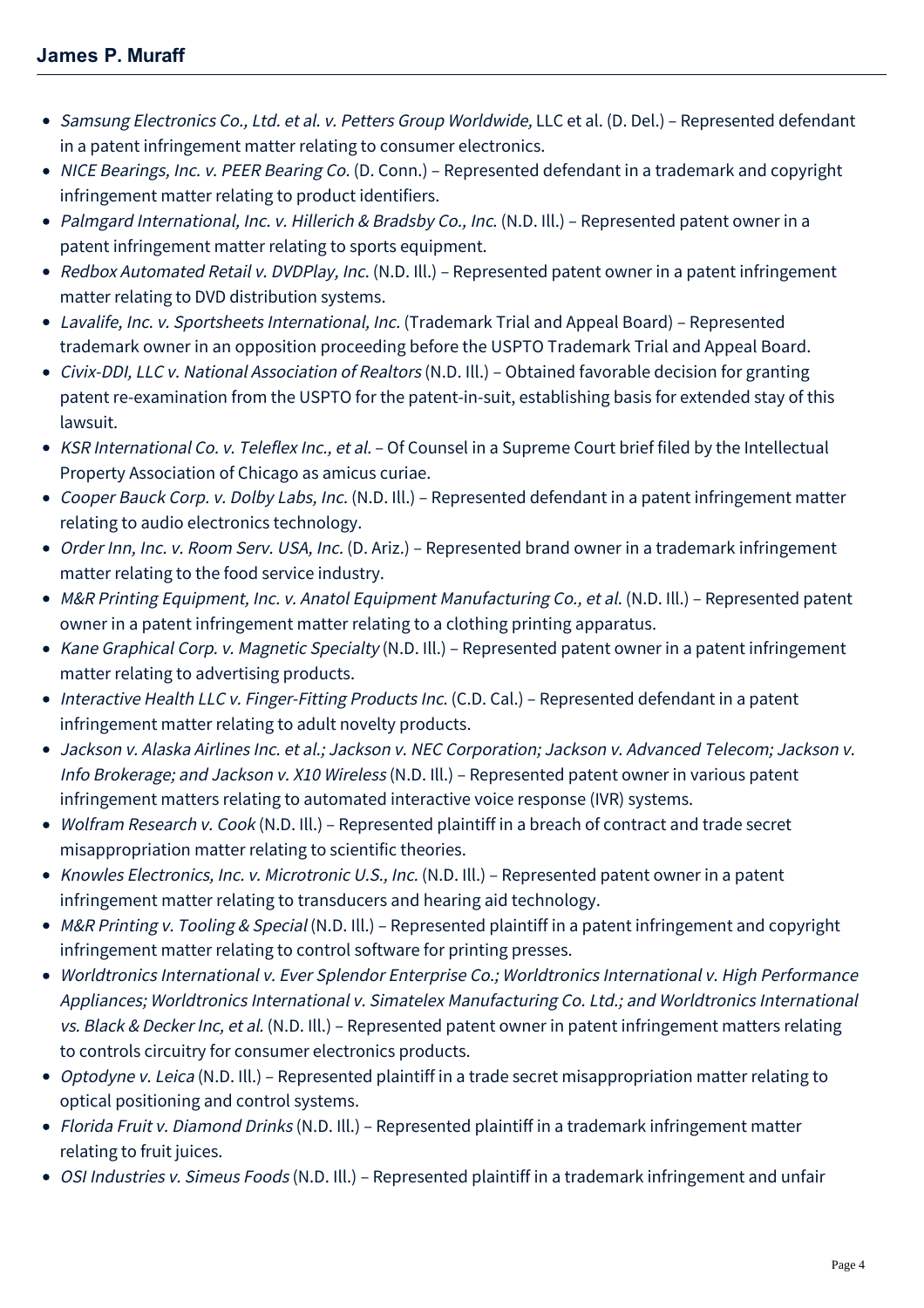trade competition matter relating to wholesale food products.

- Hampden v. Advance Watch (N.D. Ill.) Represented plaintiff in a copyright infringement matter relating to jewelry designs.
- Ginter v. Real Media (N.D. Ill.) Represented defendant in a trademark infringement matter and a related bankruptcy proceeding involving religious youth publications.
- Ansco Photo v. Freider (N.D. Ill.) Represented plaintiff in a copyright infringement matter relating to packaging for one-time use cameras.
- Premier Networks v. US West (N.D. III.) Represented plaintiff in a patent infringement matter relating to electronics.
- IP Innovation v. Merant PLC and IP Innovation v. Information Builders, Inc. (N.D. Ill.) Represented plaintiff in a patent infringement matter relating to database access technology.
- RX Plastics v. Alpha Ag Inc., et al. (N.D. Ill.) Represented defendant in a patent infringement matter relating to farm equipment.

# **Admissions - Court**

- Illinois Supreme Court
- U.S. Bankruptcy Court for the Southern District of Florida
- U.S. Court of Appeals for the 9th Circuit
- U.S. Court of Appeals for the Federal Circuit
- U.S. District Court for the Central District of Illinois
- U.S. District Court for the District of Connecticut
- U.S. District Court for the Eastern District of Michigan
- U.S. District Court for the Northern District of Illinois
- U.S. District Court for the Southern District of New York
- U.S. Patent and Trademark Office

### **Admissions - State**

• Illinois

### **Education**

- University of Illinois Chicago School of Law
- University of Illinois Urbana-Champaign

### **Honors and Awards**

Best Lawyers (2016-2022)

### **Professional Membership**

• Intellectual Property Law Association of Chicago (IPLAC) – former board member